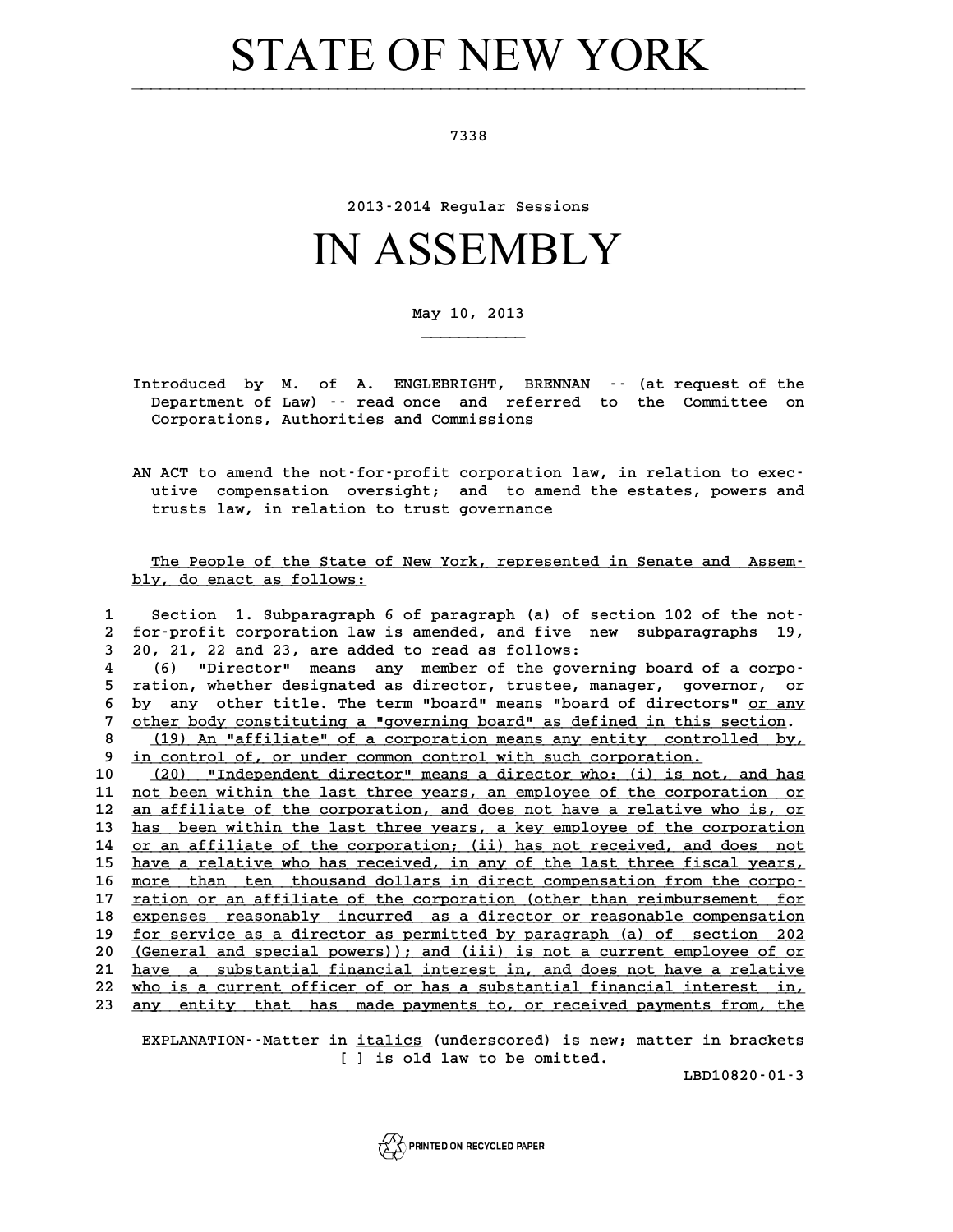**A. 7338 2**

|          | $\overline{a}$<br>A. 7338                                                                                                                        |
|----------|--------------------------------------------------------------------------------------------------------------------------------------------------|
|          |                                                                                                                                                  |
| 1        | corporation or an affiliate of the corporation for property or services                                                                          |
| 2<br>3   | in an amount which, in any of the last three fiscal years, exceeds the<br>lesser of twenty-five thousand dollars or two percent of such entity's |
| 4        | consolidated gross revenues. For purposes of this subparagraph,                                                                                  |
| 5        | "payment" does not include charitable contributions.                                                                                             |
| 6        | (21) "Relative" of an individual means the (i) spouse, domestic part-                                                                            |
| 7        | ner as defined by section twenty-eight hundred five-q of the public                                                                              |
| 8        | health law, child, grandchild, brother or sister (whether by the whole-                                                                          |
| 9        | or half-blood) of the individual; and (ii) the spouse or domestic part-                                                                          |
| 10       | ner of a child, grandchild, brother or sister (whether by the whole- or                                                                          |
| 11       | half-blood) of the individual.                                                                                                                   |
| 12       | "Key employee" means any person who is in a position to exercise<br>(22)                                                                         |
| 13       | substantial influence over the affairs of the corporation, as referenced                                                                         |
| 14       | in 26 U.S.C. $\S4958(f)(1)(A)$ and further specified in 26 CFR $\S$                                                                              |
| 15       | 53.4958-3(c) and (d), or succeeding provisions.                                                                                                  |
| 16       | (23) "Total compensation" means: (i) any compensation, whether paid or                                                                           |
| 17       | accrued, by or on behalf of the corporation or any affiliate of the<br>corporation for services rendered to, on behalf of, or at the request of  |
| 18<br>19 | the corporation, including but not limited to salary, bonus, and                                                                                 |
| 20       | deferred compensation; and (ii) any benefit having monetary value                                                                                |
| 21       | provided by or on behalf of the corporation or any affiliate of the                                                                              |
| 22       | corporation, including but not limited to housing allowances, living                                                                             |
| 23       | expenses, perquisites, fringe benefits, employer contributions to                                                                                |
| 24       | defined contribution retirement plans and other retirement benefits.                                                                             |
| 25       | The not-for-profit corporation law is amended by adding a new<br>S.<br>2.                                                                        |
| 26       | section 712-a to read as follows:                                                                                                                |
| 27       | § 712-a. Executive compensation oversight.                                                                                                       |
| 28       | (a) No corporation shall pay total compensation to any employee in                                                                               |
| 29<br>30 | excess of that which is fair, reasonable and commensurate with services<br>provided to the corporation.                                          |
| 31       | (b) The board or a designated compensation committee of the board                                                                                |
| 32       | comprised solely of independent directors of any corporation that is                                                                             |
| 33       | required to register with the attorney general under article seven-A of                                                                          |
| 34       | the executive law shall review and approve the total compensation paid                                                                           |
| 35       | to the principal executive officer of the corporation, and determine                                                                             |
| 36       | that such compensation is not in excess of that which is fair, reason-                                                                           |
| 37       | able and commensurate with services provided to the corporation.                                                                                 |
| 38       | (c) If, in the prior fiscal year, any corporation that is required to                                                                            |
| 39       | register with the attorney general under article seven-A of the execu-                                                                           |
| 40       | tive law had, or in the current fiscal year reasonably expects to have,                                                                          |
| 41<br>42 | annual revenues in excess of two million dollars, the board or desig-<br>nated compensation committee of the board comprised solely of independ- |
| 43       | ent directors shall, in addition to those duties set forth in paragraph                                                                          |
| 44       | (b) of this section:                                                                                                                             |
| 45       | (1) Review the total compensation paid to the corporation's top five                                                                             |
| 46       | highest compensated employees who are officers or key employees and                                                                              |
| 47       | whose compensation exceeds one hundred fifty thousand dollars, or such                                                                           |
| 48       | greater amount as the attorney general may set by regulation;                                                                                    |
| 49       | (2) Determine that the total compensation paid to any such employee is                                                                           |
| 50       | not in excess of that which is fair, reasonable and commensurate with                                                                            |
| 51       | services provided to the corporation. In making this determination, the                                                                          |
| 52       | board, or compensation committee, shall at a minimum consider the                                                                                |
| 53       | following factors: (i) the total compensation provided to the employee                                                                           |
| 54<br>55 | by the corporation and all affiliates of the corporation; (ii) relevant<br>data on the total compensation paid to individuals serving in similar |
| 56       | positions at corporations of similar size, type, purpose, and                                                                                    |
|          | scope;                                                                                                                                           |

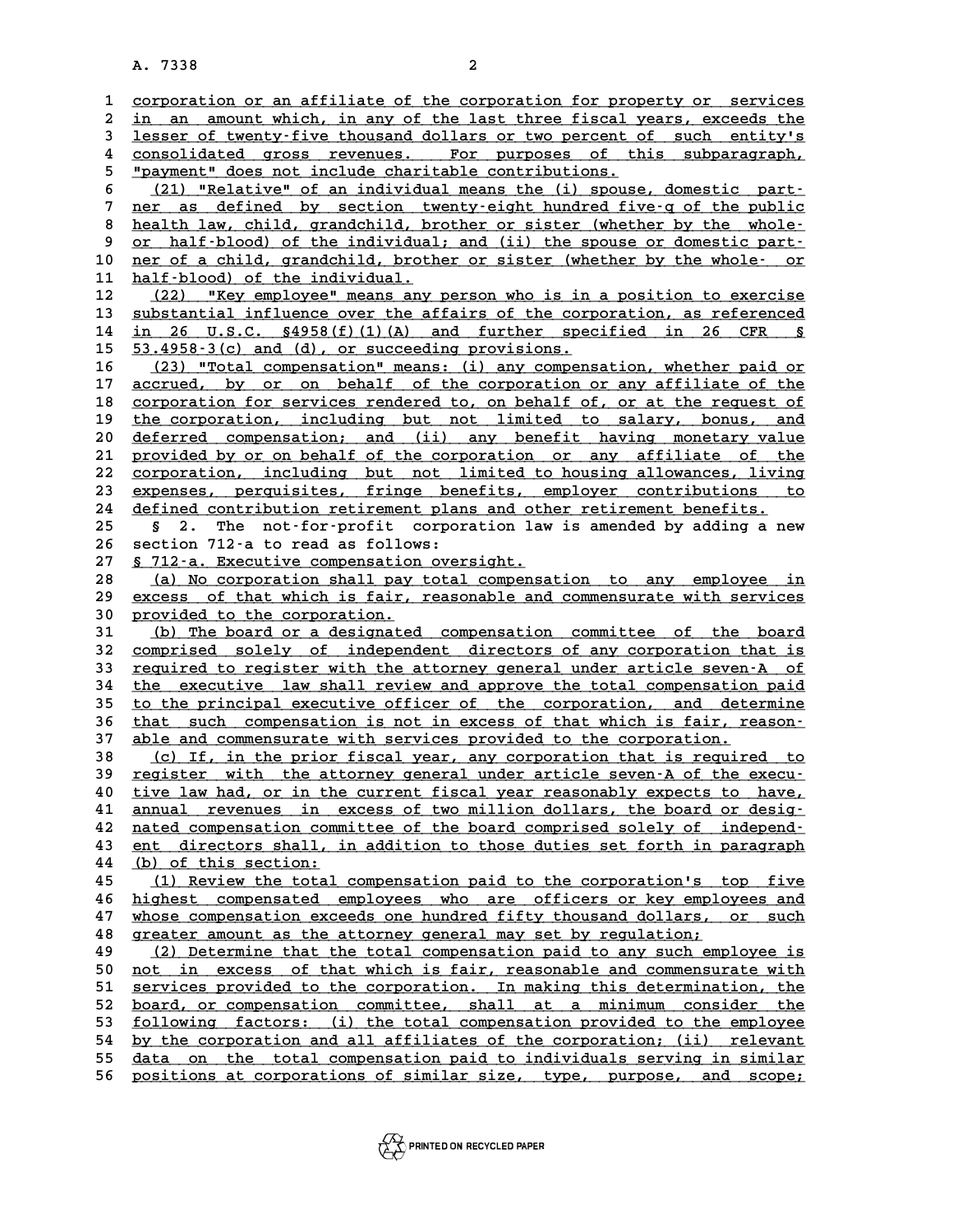**A. 7338 3**

|          | 3<br>A. 7338                                                                                                                              |
|----------|-------------------------------------------------------------------------------------------------------------------------------------------|
|          |                                                                                                                                           |
| 1        | (iii) the employee's qualifications and performance; and (iv) the over-                                                                   |
| 2        | all financial condition of the corporation;                                                                                               |
| 3        | Make and keep a contemporaneous written record describing the<br>(3)                                                                      |
| 4        | basis for such determination; and                                                                                                         |
| 5        | (4) Approve by not less than a majority vote the total compensation                                                                       |
| 6        | paid to each such employee.                                                                                                               |
| 7        | (d) Any review and approval required by paragraphs (b) and (c) of this                                                                    |
| 8        | section shall occur whenever the term of employment, if any, of the                                                                       |
| 9        | employee is renewed or extended, and whenever such compensation is mate-                                                                  |
| 10       | rially changed. If a corporation controls one or more corporations, the                                                                   |
| 11<br>12 | board or compensation committee of the controlling corporation may<br>conduct such review and approval on behalf of any controlled corpo- |
| 13       | ration.                                                                                                                                   |
| 14       | (e) If the board or compensation committee retains a compensation                                                                         |
| 15       | consultant to assist in the performance of its responsibilities, such                                                                     |
| 16       | consultant shall report directly to the board or compensation committee.                                                                  |
| 17       | The board or compensation committee shall be directly responsible for                                                                     |
| 18       | the appointment, compensation and oversight of the work of such consult-                                                                  |
| 19       | ant, and shall approve the compensation peer group that the compensation                                                                  |
| 20       | consultant recommends be used to develop comparable data.                                                                                 |
| 21       | (1) Prior to retaining any such consultant, the board or compensation                                                                     |
| 22       | committee shall determine that the consultant is independent and quali-                                                                   |
| 23       | fied to render advice concerning compensation; provided that no consult-                                                                  |
| 24       | ant may be determined independent if such consultant or any firm that                                                                     |
| 25       | employs such consultant has (A) received directly or indirectly any                                                                       |
| 26       | payment, fee or other compensation from the corporation or any affiliate                                                                  |
| 27       | of the corporation within the preceding two years, other than reasonable                                                                  |
| 28       | amounts paid for compensation consulting services, or (B) any business                                                                    |
| 29       | or personal relationship with the corporation or any affiliate of the                                                                     |
| 30       | corporation, or any of their officers, directors, trustees, or employ-                                                                    |
| 31<br>32 | ees, that may interfere with the ability of the consultant to provide<br>objective advice to the board or compensation committee.         |
| 33       | (2) Nothing in this paragraph shall be construed to require the board                                                                     |
| 34       | or compensation committee to implement or act consistently with any                                                                       |
| 35       | recommendations provided by the compensation consultant; or affect the                                                                    |
| 36       | ability or obligation of members of the board or compensation committee                                                                   |
| 37       | to exercise their own judgment in fulfillment of their duties to the                                                                      |
| 38       | <u>corporation, including those duties prescribed by section 717 (Duty of</u>                                                             |
| 39       | directors and officers).                                                                                                                  |
| 40       | (f) Only independent directors may participate in deliberations or                                                                        |
| 41       | voting relating to matters set forth in this section.                                                                                     |
| 42       | § 3. The estates, powers and trusts law is amended by adding a new                                                                        |
| 43       | section 8-1.9 to read as follows:                                                                                                         |
| 44       | § 8-1.9 Trust governance                                                                                                                  |
| 45       | (a) For purposes of this section:                                                                                                         |
| 46       | (1) A "trust" means a trust created solely for charitable purposes, or                                                                    |
| 47       | a trust that continues solely for such purposes after all non-charitable                                                                  |
| 48<br>49 | interests have terminated.<br>(2) "Charitable purpose" means any religious, charitable, educational                                       |
| 50       | or benevolent purpose.                                                                                                                    |
| 51       | (3) "Key employee" means any person who has responsibilities, powers                                                                      |
| 52       | or influence over the trust similar to those of an officer of a not-for-                                                                  |
| 53       | profit corporation, or is otherwise in a position to exercise substan-                                                                    |
| 54       | tial influence over the affairs of the trust, as referenced in 26 U.S.C.                                                                  |
| 55       | $§4958(f) (1) (A)$ and further specified in 26 CFR $§53.4958-3(c)$ and (d), or                                                            |
| 56       | succeeding provisions.                                                                                                                    |
|          |                                                                                                                                           |

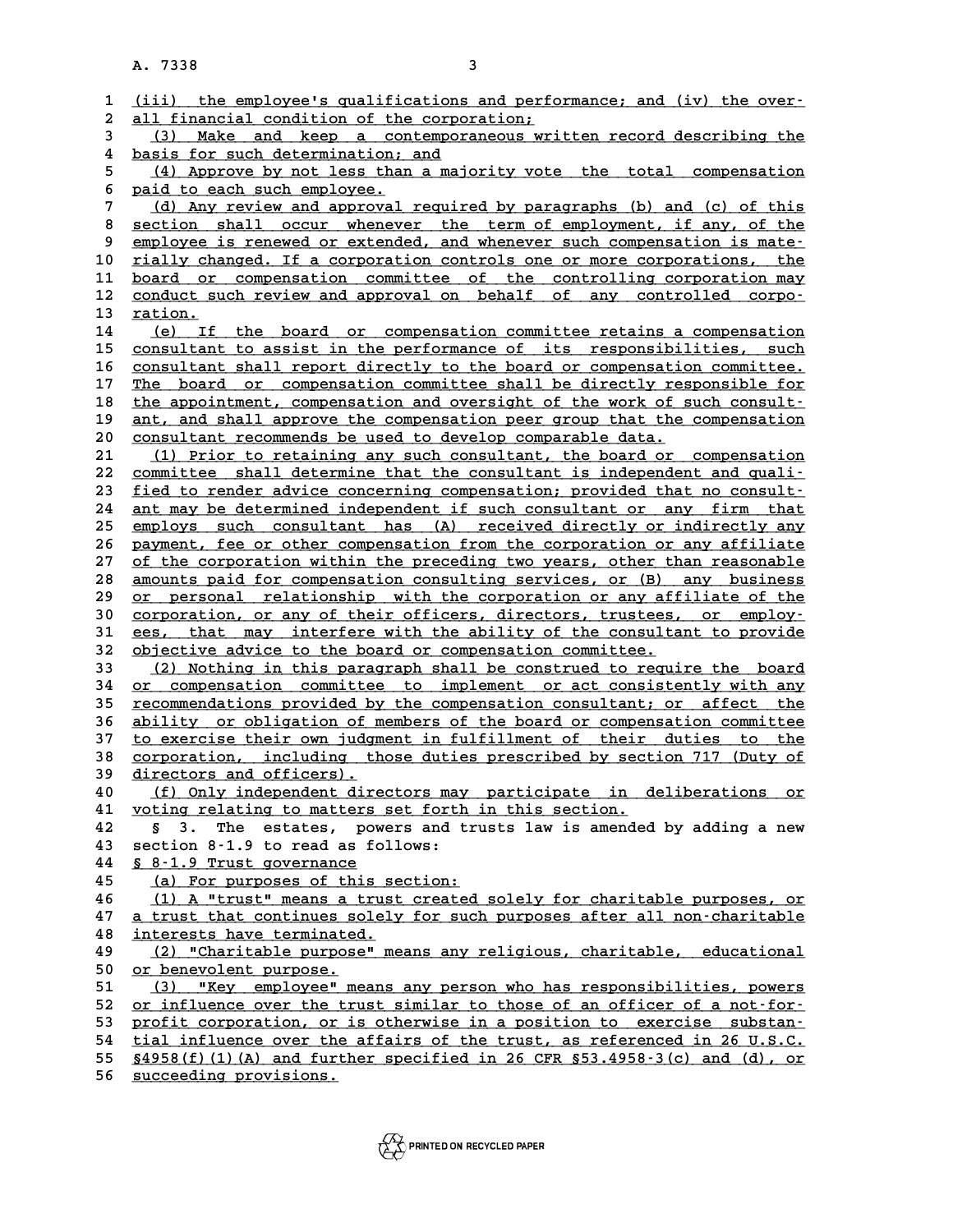**A. 7338 4**

|              | A. 7338<br>4                                                                                                                                     |
|--------------|--------------------------------------------------------------------------------------------------------------------------------------------------|
| $\mathbf{1}$ | An "affiliate" of a trust means any entity controlled by, in<br>(4)                                                                              |
| 2            | control of, or under common control with such trust.                                                                                             |
| 3            | (5) "Independent trustee" means a trustee who: (i) is not, and has not                                                                           |
| 4            | been within the last three years, an employee of the trust or an affil-                                                                          |
| 5            | iate of the trust, and does not have a relative who is, or has been                                                                              |
| 6            | within the last three years, a key employee of the trust or an affiliate                                                                         |
| 7            | of the trust; (ii) has not received, and does not have a relative who                                                                            |
| 8            | has received, in any of the last three fiscal years, more than ten thou-                                                                         |
| 9            | sand dollars in direct compensation from the trust or an affiliate of                                                                            |
| 10           | the trust (other than reimbursement for expenses or the payment of trus-                                                                         |
| 11           | tee commissions as permitted by law and the governing instrument); and                                                                           |
| 12           | (iii) is not a current employee of or have a substantial financial                                                                               |
| 13           | interest in, and does not have a relative who is a current officer of or                                                                         |
| 14           | have a substantial financial interest in, any entity that has made                                                                               |
| 15           | payments to, or received payments from, the trust or an affiliate of the                                                                         |
| 16           | trust for property or services in an amount which, in any of the last                                                                            |
| 17           | three fiscal years, exceeds the lesser of twenty-five thousand dollars                                                                           |
| 18<br>19     | or two percent of such entity's consolidated gross revenues. For                                                                                 |
| 20           | purposes of this subparagraph, "payment" does not include charitable<br>contributions.                                                           |
| 21           | (b) (1) For purposes of this paragraph, "total compensation" means:                                                                              |
| 22           | (A) any compensation, whether paid or accrued, by or on behalf of the                                                                            |
| 23           | trust or any affiliate of the trust for services rendered to, on behalf                                                                          |
| 24           | of, or at the request of the trust or an affiliate of the trust, includ-                                                                         |
| 25           | ing but not limited to salary, bonus, and deferred compensation; and (B)                                                                         |
| 26           | any benefit having monetary value provided by or on behalf of the trust                                                                          |
| 27           | or any affiliate of the trust, including but not limited to housing or                                                                           |
| 28           | vehicle allowances, living expenses, perquisites, fringe benefits,                                                                               |
| 29           | employer contributions to defined contribution retirement plans and                                                                              |
| 30           | other retirement benefits.                                                                                                                       |
| 31<br>32     | (2) No trust shall pay total compensation to any employee in excess of<br>that which is fair, reasonable and commensurate with services provided |
| 33           | to the trust.                                                                                                                                    |
| 34           | (3) The trustees or a designated compensation committee consisting of                                                                            |
| 35           | one or more independent trustees of any trust that is required to regis-                                                                         |
| 36           | ter with the attorney general under article seven-A of the executive law                                                                         |
| 37           | shall review and approve the total compensation paid to the principal                                                                            |
| 38           | <u>executive officer of the trust, and determine that such compensation is</u>                                                                   |
| 39           | not in excess of that which is fair, reasonable and commensurate with                                                                            |
| 40           | services provided to the trust.                                                                                                                  |
| 41           | (4) If, in the prior fiscal year, any trust that is required to regis-                                                                           |
| 42           | ter with the attorney general under article seven-A of the executive law                                                                         |
| 43           | had, or in the current fiscal year reasonably expects to have, annual                                                                            |
| 44<br>45     | revenues in excess of two million dollars, the trustees or designated<br>compensation committee consisting of one or more independent trustees   |
| 46           | shall, in addition to those duties set forth in subparagraph three of                                                                            |
| 47           | this paragraph:                                                                                                                                  |
| 48           | (A) Review the total compensation paid to the trust's top five highest                                                                           |
| 49           | compensated employees who are officers or key employees and whose                                                                                |
| 50           | compensation exceeds one hundred fifty thousand dollars, or such greater                                                                         |
| 51           | amount as the attorney general may set by regulation;                                                                                            |
| 52           | (B) Determine that the total compensation paid to any such employee is                                                                           |
| 53           | not in excess of that which is fair, reasonable and commensurate with                                                                            |
| 54           | services provided to the trust. In making this determination, the trus-                                                                          |
| 55           | tees or compensation committee shall at a minimum consider the following                                                                         |
| 56           | factors: (i) the total compensation provided to the employee by the                                                                              |